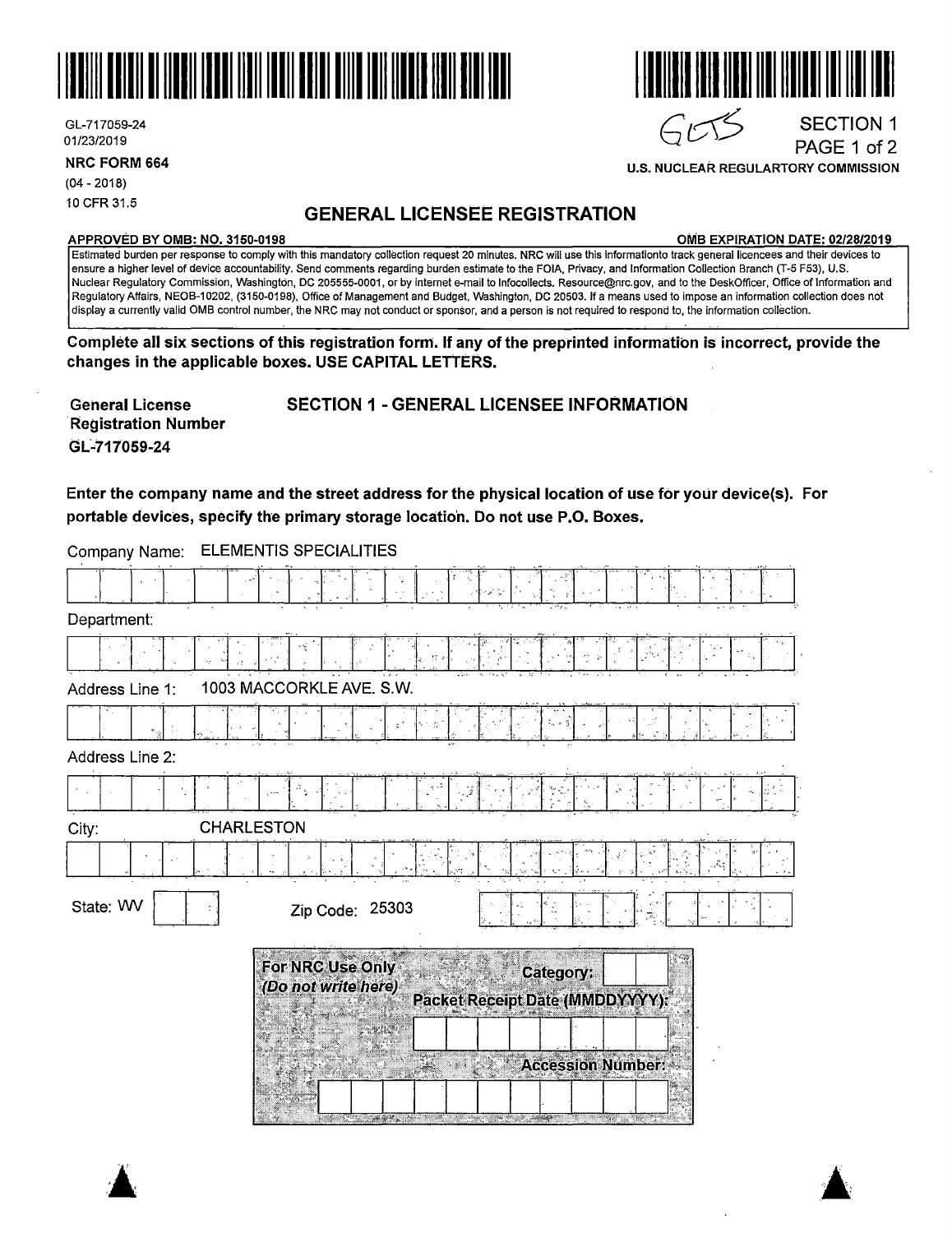





**SECTION 1** PAGE 2 of 2

### **SECTION 1 - GENERAL LICENSEE INFORMATION (Continued)**

## Enter the name, telephone number and title of the person who is the responsible individual for the device(s).

| <b>ANDERSON</b><br>Last Name:                                                           |                                   |
|-----------------------------------------------------------------------------------------|-----------------------------------|
|                                                                                         | $\mathcal{S}^{(0)}_{\mathcal{S}}$ |
| First Name: SCOTT                                                                       | Middle Initial: M                 |
| tin<br>R                                                                                |                                   |
| <b>Business Telephone Number:</b><br>(304) 342-8103                                     | 806<br>Extension:                 |
|                                                                                         |                                   |
| Title:<br><b>REGIONAL PLANT MANAGER</b>                                                 |                                   |
|                                                                                         |                                   |
|                                                                                         |                                   |
| Enter the mailing address where correspondence regarding your device(s) should be sent. |                                   |
| Department:                                                                             |                                   |
|                                                                                         |                                   |
| 1003 MACCORKLÉ AVE. S.W.<br>Address Line 1:                                             |                                   |
| 抗痛                                                                                      |                                   |
| Address Line 2:                                                                         |                                   |
| ين<br>وفي                                                                               |                                   |
| <b>CHARLESTON</b><br>City:                                                              |                                   |
|                                                                                         |                                   |
| Zip Code: 25303<br>State: WV                                                            |                                   |
|                                                                                         |                                   |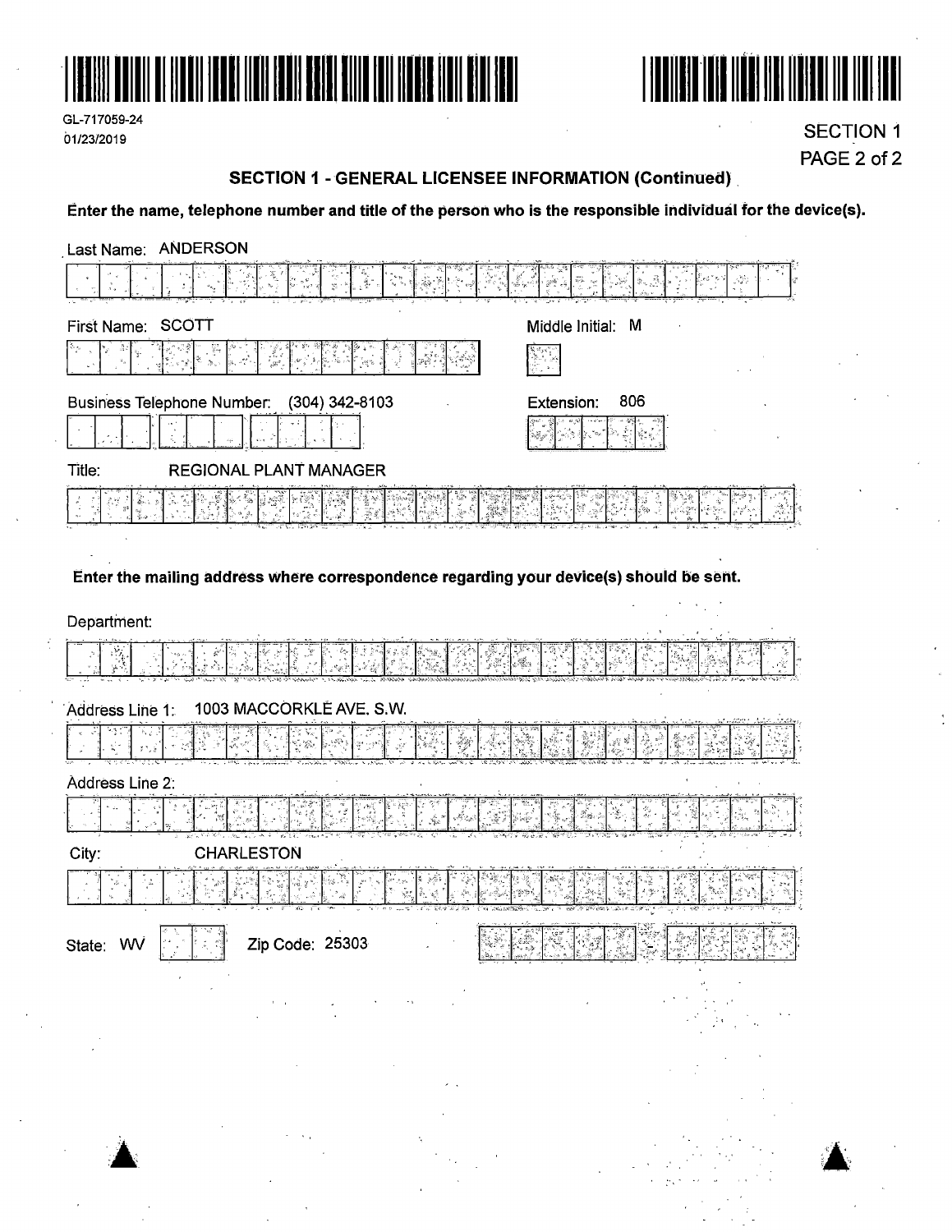| ATULI KA TIKKIT TAKKI TAKTI TURLI KULIN DILI TULI TURLI TIP                                                            |             |                                                    |                  |                  |
|------------------------------------------------------------------------------------------------------------------------|-------------|----------------------------------------------------|------------------|------------------|
| GL-717059-24<br>01/23/2019                                                                                             |             | <b>SECTION 2 - DEVICES SUBJECT TO REGISTRATION</b> |                  | <b>SECTION 2</b> |
| Our records indicate that you have these devices. Please updtae the information as necessary.<br><b>NRC Device Key</b> | 717304      | (Internal Control Number)                          |                  | PAGE 1 of 2      |
| Distributor/Dustributed By:                                                                                            |             | Berthold Technologies U.S.A., LLC                  |                  |                  |
|                                                                                                                        |             |                                                    |                  |                  |
| Distributor License Number:                                                                                            | R-01082-D02 |                                                    |                  |                  |
|                                                                                                                        |             |                                                    |                  |                  |
| Manufacturer name:                                                                                                     |             | BERTHOLD TECHNOLOGIES USA, LLC                     |                  |                  |
| progress                                                                                                               |             |                                                    | ા છે.<br>નાંગ પણ |                  |

|  |  | Device Model (Not Source Model): LB 379 |  |
|--|--|-----------------------------------------|--|
|  |  |                                         |  |

|                       |                                |  | 다. 그 사이는 그 그 사이를 지도 않는데, 그 그 사이를 지도 않은 것이 아니라 그 사이를 지도 않는다. 그 사이에 대한 것이 그 사이를 지도 않는다. 그 사이를 지도 않는다. 그 사이는 그 사이<br>그러나 그 사이를 하는 것이 그 사이를 지도록 그리고 있는 그 사이를 지도 않는다. 그 사이를 지도록 이 그 사이를 지도 않는다. 그 사이를 지도 않는다. 그 사이를 지도 않는다. 그 사이를 지도록 |  |
|-----------------------|--------------------------------|--|----------------------------------------------------------------------------------------------------------------------------------------------------------------------------------------------------------------------------------|--|
| THE WANT FIRE STATE   | ాన్ సామాన్య సంస్థ <i>వి</i> నో |  |                                                                                                                                                                                                                                  |  |
| Device Serial Number: | - 1107                         |  |                                                                                                                                                                                                                                  |  |

|              |           |         |                        | t was a                                                                  |                                    |                                                       |
|--------------|-----------|---------|------------------------|--------------------------------------------------------------------------|------------------------------------|-------------------------------------------------------|
| <b>12.</b> 1 | - 11<br>. | 11.1    |                        | <b>CALL AND MONEY &amp;</b><br><b>The working</b><br>.<br><b>BASE OF</b> | and a series<br>a statistica dell' | <b>Change of the </b><br><b>Minimum Communication</b> |
|              |           |         | <b>Sandwich Street</b> |                                                                          |                                    | - Anna Adda - 201                                     |
|              |           |         |                        |                                                                          |                                    |                                                       |
|              | .         | <i></i> |                        |                                                                          |                                    |                                                       |

 $\ddot{\phantom{a}}$ 

| Transfer Date: | 09/18/1998 |
|----------------|------------|
|----------------|------------|

| NANÃ<br>٠ | חר |                    |
|-----------|----|--------------------|
| 48        | ٠  | $\mathbf{r}_{k}$ . |
| h.        | л  | ٠                  |

| Isotope (e.g. AM241) | $\sim$ Activity (e.g. 1005) |
|----------------------|-----------------------------|
| AM241                | 100                         |

| 1                       | AM241 |  |  |
|-------------------------|-------|--|--|
|                         |       |  |  |
| $\overline{\mathbf{c}}$ |       |  |  |
|                         |       |  |  |
| 3.                      |       |  |  |
|                         |       |  |  |
| 4                       | ï     |  |  |
|                         |       |  |  |
| 5                       |       |  |  |

| . . |  |  |  |
|-----|--|--|--|
|     |  |  |  |
| 3   |  |  |  |
|     |  |  |  |
|     |  |  |  |
|     |  |  |  |

 $\frac{1}{2}$ 

Not in possession of device (Also<br>
complete Section 4.)  $\lambda$  ,  $\lambda$  ,  $\lambda$  ,  $\lambda$  $\overline{z}$  $\frac{1}{2}$ 

 $\mathcal{A}(\mathcal{A})=\mathcal{A}(\mathcal{A})$ 

 $\frac{1}{2}$ 

| Unit (e.g. mCi) |
|-----------------|
| mci             |
|                 |
|                 |
|                 |
|                 |
|                 |

 $\mathcal{I}$ 

 $\mathbf{I}$  $\mathbf{I}$ 





 $\mathcal{L}^{\mathcal{L}}$ 

 $\ddot{\phantom{a}}$ 

 $\mathcal{L}^{\text{max}}_{\text{max}}$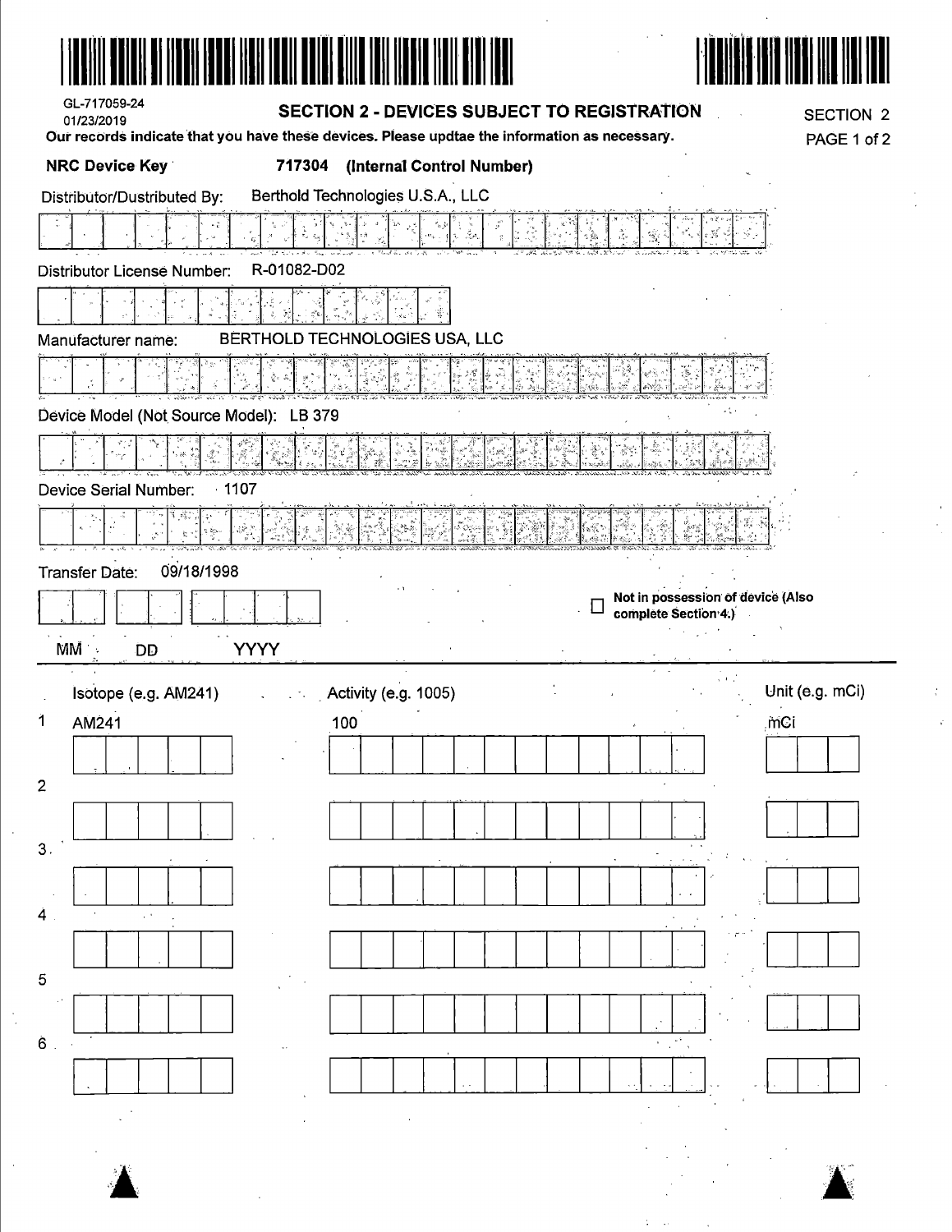



| GL-717059-24<br>01/23/2019                 | <b>SECTION 2 - DEVICES SUBJECT TO REGISTRATION</b><br>Our records indicate that you have these devices. Please updtae the information as necessary. | <b>SECTION 2</b><br>PAGE 2 of 2 |
|--------------------------------------------|-----------------------------------------------------------------------------------------------------------------------------------------------------|---------------------------------|
| <b>NRC Device Key</b><br>735603            | (Internal Control Number)                                                                                                                           |                                 |
| Distributor/Dustributed By:                | Berthold Technologies U.S.A., LLC                                                                                                                   |                                 |
|                                            |                                                                                                                                                     |                                 |
| R-01082-E12<br>Distributor License Number: |                                                                                                                                                     |                                 |
|                                            |                                                                                                                                                     |                                 |
| Manufacturer name:                         | BERTHOLD TECHNOLOGIES USA, LLC                                                                                                                      |                                 |
|                                            |                                                                                                                                                     |                                 |
| Device Model (Not Source Model): LB 379    |                                                                                                                                                     |                                 |
|                                            |                                                                                                                                                     |                                 |
| 1112<br>Device Serial Number:              |                                                                                                                                                     |                                 |
|                                            |                                                                                                                                                     |                                 |
| 09/18/1998<br>Transfer Date:               |                                                                                                                                                     |                                 |
|                                            | Not in possession of device (Also<br>complete Section 4.)                                                                                           |                                 |
| <b>YYYY</b><br>МM<br>DD                    |                                                                                                                                                     |                                 |
| Isotope (e.g. AM241)                       | Activity (e.g. 1005)                                                                                                                                | Unit (e.g. mCi)                 |
| 1<br>AM241                                 | 100                                                                                                                                                 | mĊi                             |
|                                            |                                                                                                                                                     |                                 |
| 2                                          |                                                                                                                                                     |                                 |
| 3                                          |                                                                                                                                                     |                                 |
|                                            |                                                                                                                                                     |                                 |
| 4                                          |                                                                                                                                                     |                                 |
| 5                                          |                                                                                                                                                     |                                 |
|                                            |                                                                                                                                                     |                                 |
| 6                                          |                                                                                                                                                     |                                 |
|                                            |                                                                                                                                                     |                                 |

 $\bar{\mathcal{A}}$ 

 $\sim 10$ 



 $\frac{1}{\epsilon}$ 

 $\label{eq:2} \frac{1}{\sqrt{2}}\int_{0}^{\infty}\frac{1}{\sqrt{2}}\,d\mu_{\rm{eff}}\,d\mu_{\rm{eff}}$ 

 $\sim$   $\sim$  $\hat{\mathcal{A}}$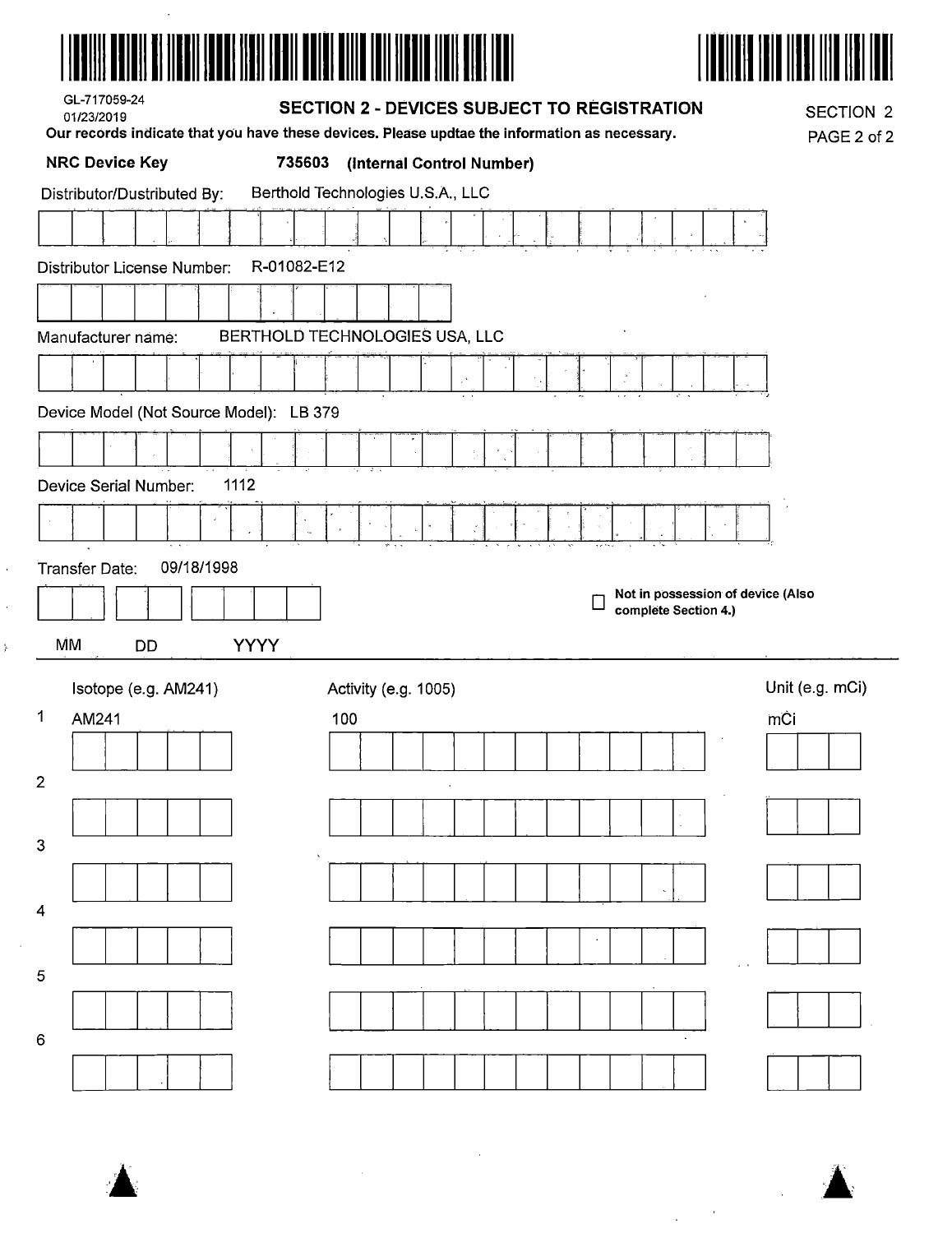

## EN ER AND HELL HELL HILL  $\|$

 $\sim$  1  $\mu$ 

 $\hat{L}$  ,  $\hat{L}$ 

| GL-717059-24 |  |
|--------------|--|
| 01/23/2019   |  |

SECTION 3 - ADDITIONAL DEVICES SUBJECT TO REGISTRATION  $\hat{\mathcal{L}}$ 

**SECTION 3** 

|                                              |                              |                                                                                                                                 |  |         |                      |  | SECTION 3 - ADDITIONAL DEVICES SUBJECT TO REGISTRATION |  |                   |  |           |    |       |  |             | PAGE 1 of 1    |  |
|----------------------------------------------|------------------------------|---------------------------------------------------------------------------------------------------------------------------------|--|---------|----------------------|--|--------------------------------------------------------|--|-------------------|--|-----------|----|-------|--|-------------|----------------|--|
|                                              |                              | Provide information about other devices you have that are subject to registration. Do not report specifically licensed devices. |  |         |                      |  |                                                        |  |                   |  |           |    |       |  |             |                |  |
| <b>Manufacturer Name</b>                     |                              |                                                                                                                                 |  |         |                      |  |                                                        |  |                   |  |           |    |       |  |             |                |  |
|                                              |                              |                                                                                                                                 |  |         |                      |  |                                                        |  |                   |  |           |    |       |  |             |                |  |
| <b>Initial Transferor Name</b>               |                              |                                                                                                                                 |  |         |                      |  |                                                        |  |                   |  |           |    |       |  |             |                |  |
|                                              |                              |                                                                                                                                 |  |         |                      |  |                                                        |  |                   |  |           |    |       |  |             |                |  |
|                                              |                              |                                                                                                                                 |  |         |                      |  |                                                        |  |                   |  |           |    |       |  |             |                |  |
| Initial Transferor License Number (if known) |                              |                                                                                                                                 |  |         |                      |  |                                                        |  |                   |  |           |    |       |  |             |                |  |
|                                              |                              |                                                                                                                                 |  |         |                      |  |                                                        |  |                   |  |           |    |       |  |             |                |  |
| Device Model Number (Not Source Model)       |                              |                                                                                                                                 |  |         |                      |  |                                                        |  |                   |  |           |    |       |  |             |                |  |
|                                              |                              |                                                                                                                                 |  |         |                      |  |                                                        |  |                   |  |           |    |       |  |             |                |  |
|                                              |                              |                                                                                                                                 |  |         |                      |  |                                                        |  |                   |  |           |    |       |  |             |                |  |
| <b>Device Serial Number</b>                  |                              |                                                                                                                                 |  |         |                      |  |                                                        |  |                   |  |           |    |       |  |             |                |  |
|                                              |                              |                                                                                                                                 |  |         |                      |  |                                                        |  |                   |  |           |    |       |  |             |                |  |
| How acquired and date (e.g.,                 |                              |                                                                                                                                 |  | O       |                      |  | Manufacturer/Initial Transferor listed above           |  |                   |  |           |    |       |  |             |                |  |
| from a distributor/manufacturer,             |                              |                                                                                                                                 |  | $\circ$ |                      |  | <b>Other General Licensee</b>                          |  | Date Transferred: |  |           |    |       |  |             |                |  |
| other licensee, other source)?               |                              |                                                                                                                                 |  | O       | <b>Other Sources</b> |  |                                                        |  |                   |  | <b>MM</b> | DD |       |  | <b>YYYY</b> |                |  |
|                                              | $\mathbf{r} \in \mathcal{V}$ |                                                                                                                                 |  |         |                      |  |                                                        |  |                   |  |           |    |       |  |             |                |  |
|                                              |                              | Isotope (e.g. AM241)                                                                                                            |  |         |                      |  | Activity (e.g. 100)                                    |  |                   |  |           |    |       |  |             | Unit (e.g. mCi |  |
| 1.                                           |                              | - 1                                                                                                                             |  |         |                      |  |                                                        |  |                   |  |           |    |       |  |             |                |  |
| 2.                                           |                              |                                                                                                                                 |  |         |                      |  |                                                        |  |                   |  |           |    |       |  |             |                |  |
|                                              |                              |                                                                                                                                 |  |         |                      |  |                                                        |  |                   |  |           |    | ise W |  |             |                |  |
| 3.                                           |                              |                                                                                                                                 |  |         |                      |  |                                                        |  |                   |  |           |    |       |  |             |                |  |
| 4.                                           |                              |                                                                                                                                 |  |         |                      |  |                                                        |  |                   |  |           |    |       |  |             |                |  |
|                                              |                              |                                                                                                                                 |  |         |                      |  |                                                        |  |                   |  |           |    |       |  |             |                |  |
| 5:                                           |                              |                                                                                                                                 |  |         |                      |  |                                                        |  |                   |  |           |    |       |  |             |                |  |
|                                              |                              |                                                                                                                                 |  |         |                      |  |                                                        |  |                   |  |           |    |       |  |             |                |  |
| 6.                                           |                              |                                                                                                                                 |  |         |                      |  |                                                        |  |                   |  |           |    |       |  |             |                |  |
| 7 <sub>1</sub>                               |                              |                                                                                                                                 |  | $\sim$  |                      |  |                                                        |  |                   |  |           |    |       |  |             |                |  |
|                                              |                              |                                                                                                                                 |  |         |                      |  |                                                        |  |                   |  |           |    |       |  |             |                |  |
| 8.                                           |                              |                                                                                                                                 |  |         |                      |  |                                                        |  |                   |  |           |    |       |  |             |                |  |
| 9.                                           |                              |                                                                                                                                 |  |         |                      |  |                                                        |  |                   |  |           |    |       |  |             |                |  |
|                                              |                              |                                                                                                                                 |  |         |                      |  |                                                        |  |                   |  |           |    |       |  |             |                |  |
| 10.                                          |                              |                                                                                                                                 |  |         |                      |  |                                                        |  |                   |  |           |    |       |  |             |                |  |
|                                              |                              |                                                                                                                                 |  |         |                      |  |                                                        |  |                   |  |           |    |       |  |             |                |  |
|                                              |                              |                                                                                                                                 |  |         |                      |  |                                                        |  |                   |  |           |    |       |  |             |                |  |
|                                              |                              |                                                                                                                                 |  |         |                      |  |                                                        |  |                   |  |           |    |       |  |             |                |  |
|                                              |                              |                                                                                                                                 |  |         |                      |  |                                                        |  |                   |  |           |    |       |  |             |                |  |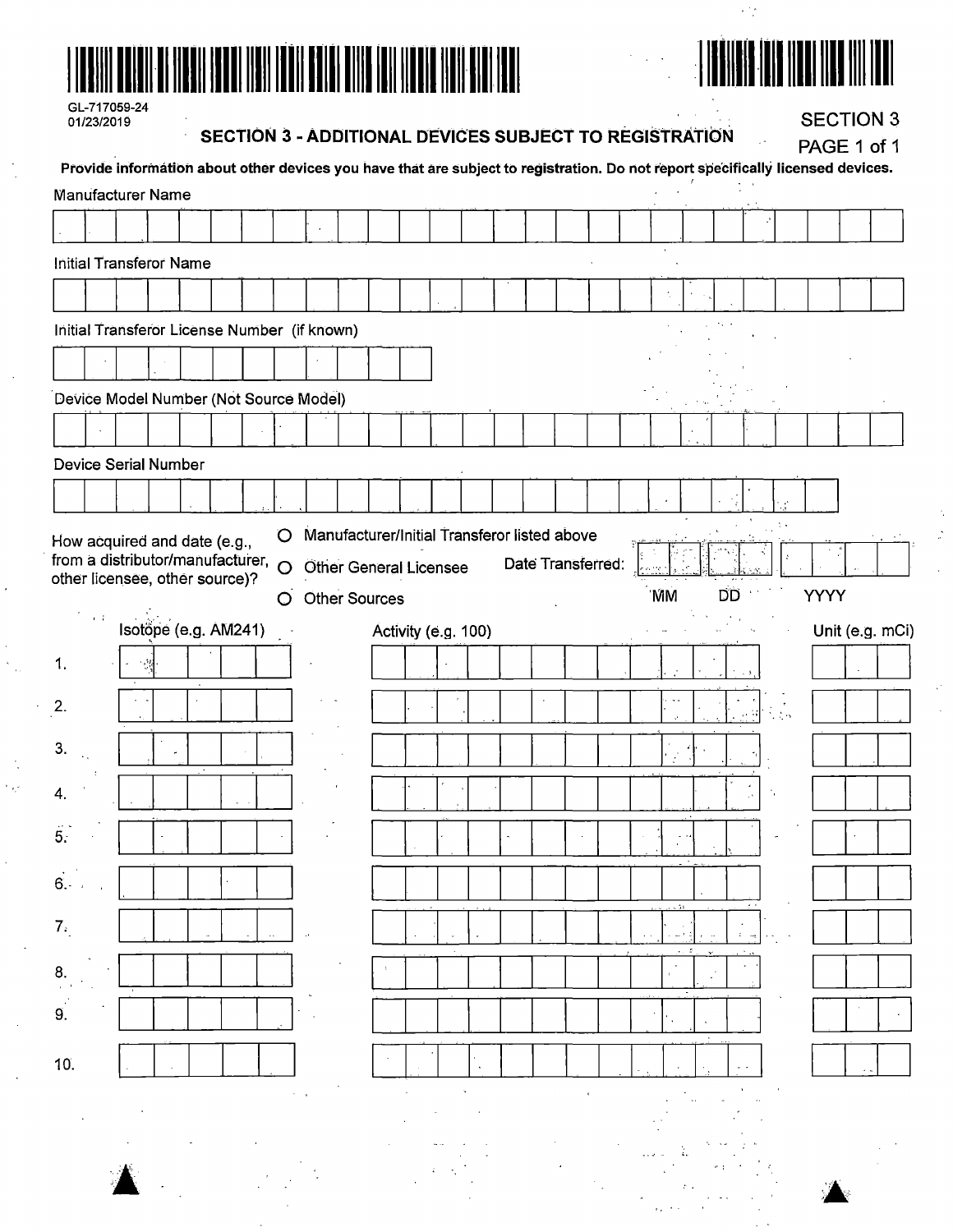

 $\frac{1}{\sqrt{2}}\int\limits_{-\infty}^{\infty}d\tau\int\limits_{-\infty}^{\infty}d\tau\int\limits_{-\infty}^{\infty}d\tau\int\limits_{-\infty}^{\infty}d\tau\int\limits_{-\infty}^{\infty}d\tau\int\limits_{-\infty}^{\infty}d\tau\int\limits_{-\infty}^{\infty}d\tau$ 

| CL-717059-24<br>01/23/2019                                | SECTION 4 - NOT IN POSSESSION OF DEVICE                                                                                                              | <b>SECTION 4</b><br>PAGE 1 of 1 |                                                                     |                                                                                                                                           |      |  |
|-----------------------------------------------------------|------------------------------------------------------------------------------------------------------------------------------------------------------|---------------------------------|---------------------------------------------------------------------|-------------------------------------------------------------------------------------------------------------------------------------------|------|--|
|                                                           | Provide information about devices listed in Section 2 or 6, but no longer in your possession.                                                        |                                 |                                                                     |                                                                                                                                           |      |  |
| Part 1<br><b>NRC Device Key:</b><br>(from Section 2 or 6) |                                                                                                                                                      |                                 | <b>Transfer Date:</b>                                               | ÷,                                                                                                                                        |      |  |
| Location of the Device:<br>$\overline{O}$<br>$\circ$      | O Whereabouts Unknown (Complete Part 1 only)<br>Never Possessed the Device (Complete Part 1 only)<br>Returned to Manufacturer (Complete Part 1 only) |                                 | <b>MM</b><br><b>DD</b><br>(Complete Part 2).                        | YYYY<br>O Transferred to another general licensee (Complete Parts 2 and 3)<br>O Transferred to a Specific Licensee (Not the manufacturer) |      |  |
| Part 2                                                    | License Number of Recipient (if transferred to a specific licensee):                                                                                 |                                 |                                                                     |                                                                                                                                           |      |  |
| Company Name:                                             |                                                                                                                                                      |                                 |                                                                     |                                                                                                                                           |      |  |
|                                                           |                                                                                                                                                      |                                 |                                                                     |                                                                                                                                           |      |  |
|                                                           |                                                                                                                                                      | ŷ                               |                                                                     |                                                                                                                                           |      |  |
| Department:                                               |                                                                                                                                                      |                                 |                                                                     |                                                                                                                                           |      |  |
|                                                           |                                                                                                                                                      |                                 |                                                                     |                                                                                                                                           |      |  |
| Addréss Line 1:                                           |                                                                                                                                                      |                                 |                                                                     |                                                                                                                                           |      |  |
|                                                           |                                                                                                                                                      |                                 |                                                                     |                                                                                                                                           |      |  |
| Address Line <sup>2</sup> :                               |                                                                                                                                                      |                                 |                                                                     |                                                                                                                                           |      |  |
|                                                           |                                                                                                                                                      |                                 |                                                                     |                                                                                                                                           |      |  |
| City:                                                     |                                                                                                                                                      |                                 |                                                                     |                                                                                                                                           |      |  |
|                                                           |                                                                                                                                                      |                                 |                                                                     |                                                                                                                                           |      |  |
| State:<br>ു∦ി പ്രദ                                        | Zip Code:<br>Rau                                                                                                                                     | l.<br>e de Bergel (1964)        | <b>Wire</b><br><u>ing löjvi videl millem miglikas Krimskar Rang</u> |                                                                                                                                           |      |  |
| Part 3                                                    | Enter the name of the individual responsibe for this device:                                                                                         |                                 |                                                                     |                                                                                                                                           |      |  |
| Last name:                                                |                                                                                                                                                      |                                 |                                                                     |                                                                                                                                           |      |  |
|                                                           |                                                                                                                                                      |                                 |                                                                     |                                                                                                                                           |      |  |
| First name:                                               |                                                                                                                                                      |                                 |                                                                     | Middle Initial:                                                                                                                           |      |  |
|                                                           |                                                                                                                                                      |                                 |                                                                     |                                                                                                                                           |      |  |
| Business Telephone<br>Number:                             |                                                                                                                                                      |                                 |                                                                     | Extension:                                                                                                                                |      |  |
| Title:                                                    |                                                                                                                                                      |                                 |                                                                     |                                                                                                                                           |      |  |
|                                                           |                                                                                                                                                      |                                 |                                                                     |                                                                                                                                           |      |  |
|                                                           |                                                                                                                                                      |                                 |                                                                     |                                                                                                                                           |      |  |
| 计置价                                                       |                                                                                                                                                      |                                 |                                                                     |                                                                                                                                           | - 10 |  |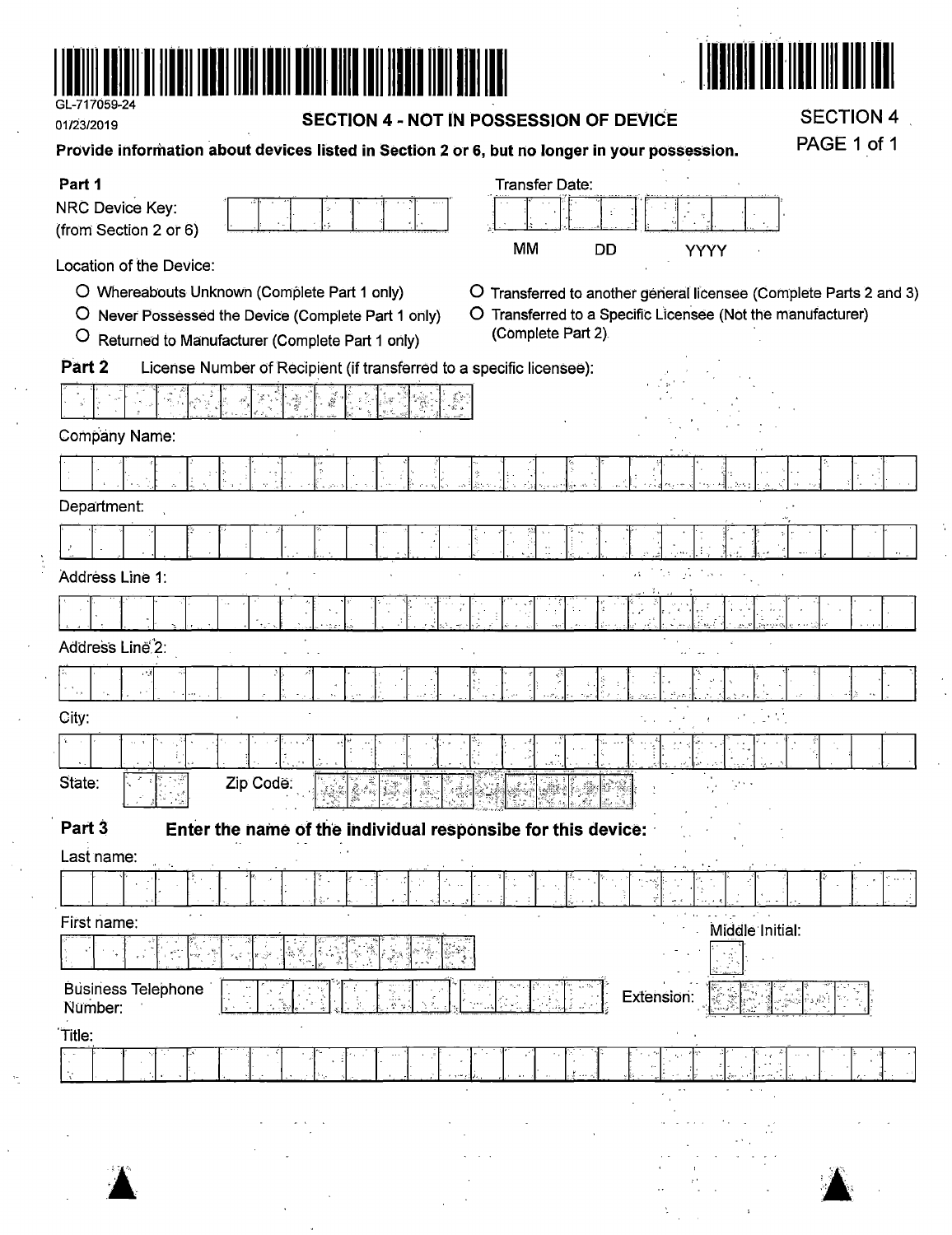



GL-717059-24 01/23/2019

### **SECTION 5** - **CERTIFICATION**

SECTION 5 PAGE 1 of 1

I hereby certify that:

- A. All information contained in this registration is true and complete to the best of my knowledge and belief.
- B. A physical inventory of the devices subject to registration has been completed, and the device information on this form has been checked against the device labeling.
- C. I am aware of the requirements of the general license, provided in 10 CFR 31.5. (Copied of applicable regulations may be viewed at the NRC website at:

http://www.nrc.gov/reading-rm/doc-collections/cfr)

Kmbuley Fze der Scott anderson

2/11 *j')O/'J* 

**SIGNATURE** - **RESPONSIBLE INDIVIDUAL (Listed in Section 1) DATE** 

**WARNING:** FALSE STATEMENTS MAY BE SUBJECT TO CIVIL AND/OR CRIMINAL PENALTIES. NRC REGULATIONS REQUIRE THAT SUBMISSIONS TO THE NRC BE COMPLETE AND ACCURATE IN ALL MATERIAL ASPECTS. 10 U.S.C SECTION 1001 MAKES IT A CRIMINAL OFFENSE TO MAKE A WILLFULLY WRONG STATEMENT OR REPRESENTATION TO ANY DEPARTMENT OR AGENCY OF THE UNliED STATES AS TO ANY MATTER IN ITS JURISDICTION.